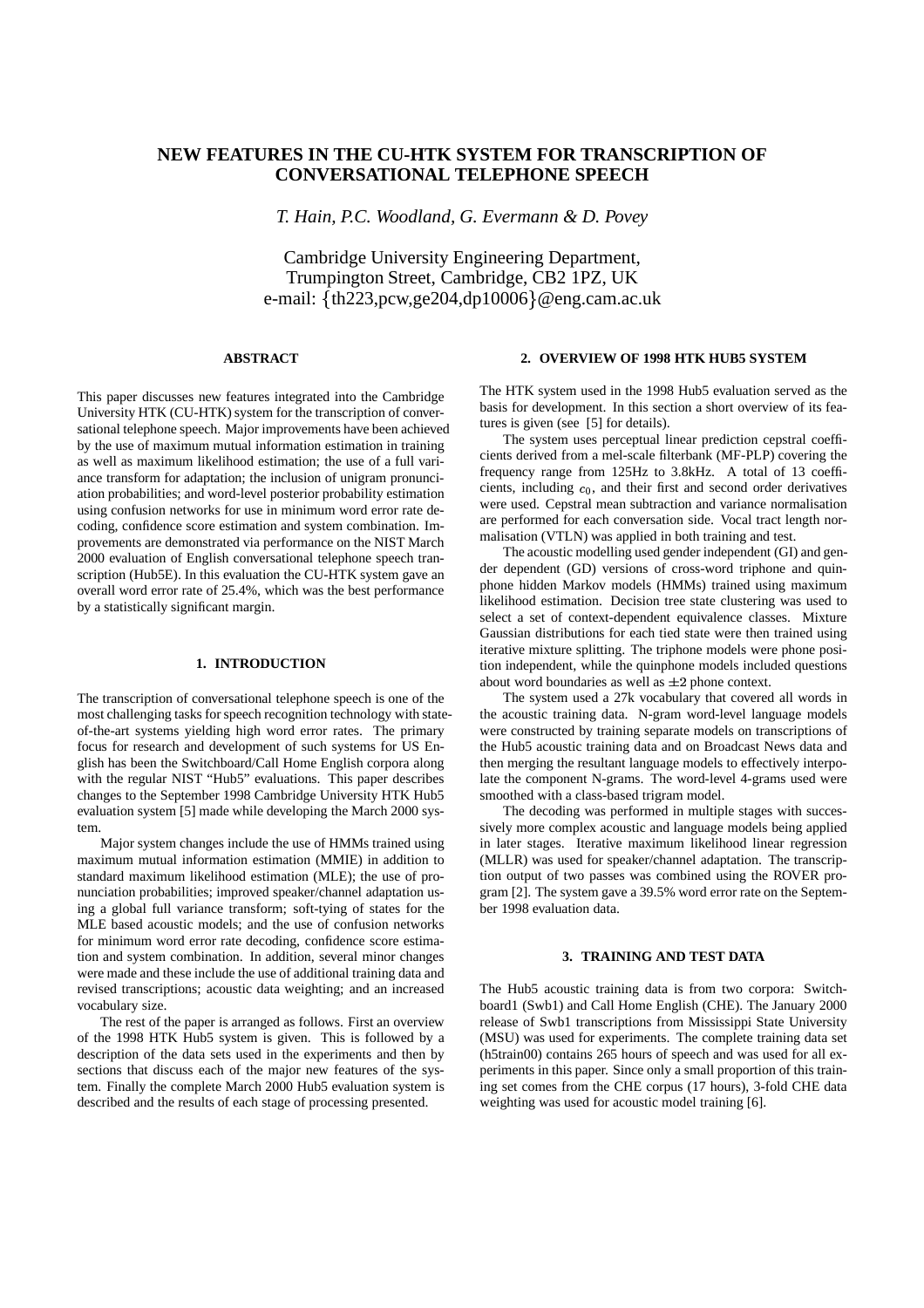The 1998 evaluation data set (eval98) was used as test data for system development, which contains 40 conversation sides of Switchboard2 (Swb2) and 40 CHE sides (in total about 3 hours of data). Furthermore results are given for the March 2000 evaluation data set, eval00, which has 40 sides of Swb1 and 40 CHE sides.

#### **4. MMIE TRAINING**

The acoustic model parameters in HMM based speech recognition systems are normally estimated using Maximum Likelihood Estimation (MLE), which aims to find model parameters that maximise the likelihood of the correct transcription of the training data. In contrast to MLE, discriminative training schemes, such as Maximum Mutual Information Estimation (MMIE), take account of possible competing word hypotheses and try to reduce the probability of incorrect hypotheses. The objective function to maximise in MMIE is the posterior probability of the true word transcriptions given the training data.

For R training observation sequences  $\{\mathcal{O}_1, \ldots, \mathcal{O}_r, \ldots \mathcal{O}_R\}$ with corresponding transcriptions  $\{w_r\}$ , the MMIE objective function is given by

$$
\mathcal{F}_{\text{MMIE}}(\lambda) = \sum_{r=1}^{R} \log \frac{p_{\lambda}(\mathcal{O}_{r} | \mathcal{M}_{w_{r}}) P(w_{r})}{\sum_{\hat{w}} p_{\lambda}(\mathcal{O}_{r} | \mathcal{M}_{\hat{w}}) P(\hat{w})}
$$
(1)

where  $\mathcal{M}_w$  is the composite model corresponding to the word sequence w and  $P(w)$  is the probability of this sequence as determined by the language model. The summation in the denominator of (1) is taken over all possible word sequences  $\hat{w}$  allowed in the task and can be replaced by

$$
p_{\lambda}(\mathcal{O}_{r}|\mathcal{M}_{\text{den}}) = \sum_{\hat{w}} p_{\lambda}(\mathcal{O}_{r}|\mathcal{M}_{\hat{w}}) P(\hat{w})
$$
 (2)

where  $\mathcal{M}_{den}$  encodes the full recognition acoustic/language model.

As discussed in [11] the denominator of (1) can be approximated by using a word lattice which is generated once to constrain the number of word sequences considered. This latticebased framework can be used to generate the necessary statistics to apply the Extended-Baum Welch (EBW) algorithm [9] to iteratively update the model parameters. The implementation we have used here is rather different to the one in [11] and performs a full forward-backward pass constrained by (a margin around) the phone boundary times that make up each lattice arc. Furthermore the smoothing constant in the EBW equations is computed on a per-Gaussian basis for fast convergence and a novel weight update formulation is used. The computational methods that we have adopted for Hub5 MMIE training are discussed in detail in [12].

While MMIE is very effective at reducing training set error a key issue is generalisation to test data. It is very important that the confusable data generated during training (as found from the posterior distribution of state occupancy for the recognition lattice) is representative to ensure good generalisation. If the posterior distribution is broadened, then generalisation performance can be improved. Two methods were investigated: the use of acoustic scaling and a weakened language model.

Normally the language model probability and the acoustic model likelihoods are combined by scaling the language model log probabilities. This approach leads to a very large dynamic range in the combined likelihoods and a very sharp posterior distribution in the denominator of (1). An alternative is to scale down the acoustic

model log likelihoods and as shown in [12] this acoustic scaling aids generalisation performance. Furthermore, it is important to enhance the discrimination of the acoustic models without overly relying on the language model to resolve difficulties. Therefore a unigram language model was used during MMIE training [10] which also improves generalisation performance [12].

Table 1 shows word error rates using triphone HMMs trained on h5train00. These experiments required the generation of numerator and denominator lattices for each of the 267,611 training segments. It was found that two iterations of MMIE re-estimation gave the best test-set performance [12]. Comparing the lines in Table 1 show that, the overall word error rate reduction from MMIE training is 2.4% absolute on eval98. MMIE was also used to train quinphone HMMs, where similar gains were found.

| Iteration | Swb <sub>2</sub> | <b>CHE</b> | Total |
|-----------|------------------|------------|-------|
| MI F      | 42.5             | 47 7       | 45.1  |
|           | 40.7             | 46.2       | 43.5  |
|           |                  | 45.1       |       |

**Table 1**. %WER on eval98 using VTLN GI triphone models and a trigram language model.

#### **5. SOFT-TYING**

The soft tying of states [7] allows Gaussians from a particular state to be used in other mixture distributions with similar acoustics. In a simplified approach [6] for each state the two acoustically most similar states were found based on a single Gaussian version of the model set. All of the mixture components from the two nearest states and the original state of the original mixture Gaussian HMM are then used in a mixture distribution for the state. Thus the complete soft-tied system has the same number of Gaussians as the original system and three times as many mixture weights per state. After this revised structure has been created all system parameters are re-estimated. This approach allows the construction of both soft-tied triphone and quinphone systems in a straightforward manner.

| System   | <b>Triphones</b> |            |       | Quinphones       |      |       |
|----------|------------------|------------|-------|------------------|------|-------|
| Type     | Swb <sub>2</sub> | <b>CHE</b> | Total | Swb <sub>2</sub> | CHE  | Total |
| GI       | 42.5             | 47.7       | 45.1  | 42.1             | 47.3 | 44.7  |
| ST/GI    | 42.1             | 47.4       | 44.8  | 41.5             | 46.9 | 44.2  |
| ST/GD    | 41.4             | 47.0       | 44.2  | 41.0             | 46.1 | 43.6  |
| ST/GD/PP | 40.1             | 45.5       | 42.8  | 39.2             | 44.6 | 41.9  |

**Table 2**. WER on eval98 using VTLN GI triphone/quinphone models trained on h5train00 and a trigram LM. ST denotes softtied models and PP the use of pronunciation probabilities.

The results of using soft-tied (ST) triphone and quinphone systems on eval98 is shown in Table 2. There is a reduction in WER of 0.3% absolute for triphones and 0.5% for quinphones and a further 0.6% absolute from using GD models.

#### **6. PRONUNCIATION PROBABILITIES**

The pronunciation dictionary used in this task contains on average 1.1 to 1.2 pronunciations per word. Unigram pronunciation probabilities, that is the probability of a certain pronunciation variant for a particular word, were estimated based on an alignment of the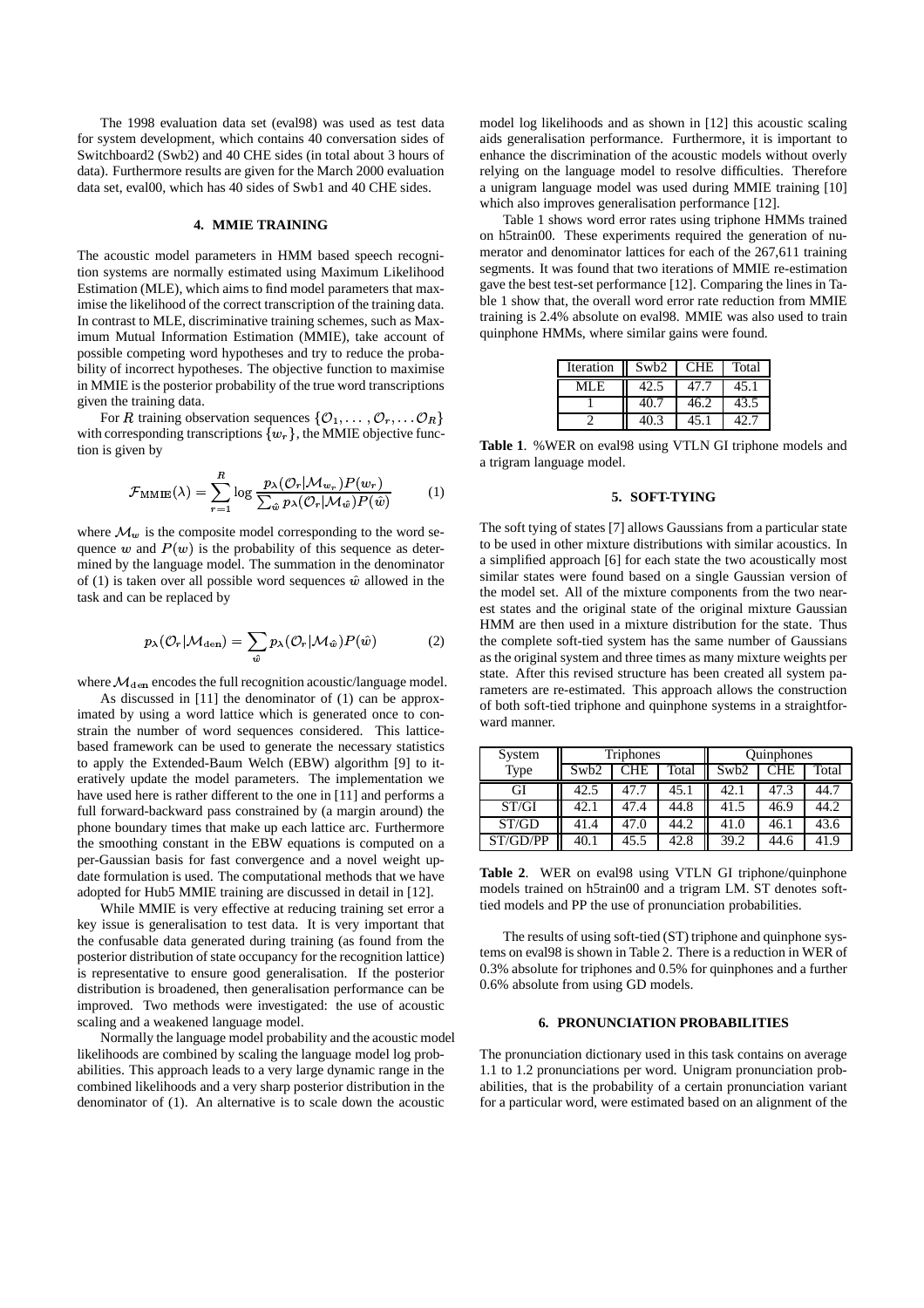training data. The dictionaries in the HTK system explicitly contain silence models as part of a pronunciation. Experiments with or without inclusion of silence into the probability estimates were conducted. The most successful scheme used three separate dictionary entries for each real pronunciation which differed by the word-end silence type: no silence; a short pause preserving crossword context; and a general silence model altering context. An estimate for the pronunciation probability is found separately for each of these entries and the distributions are smoothed with the overall silence distributions. Finally all dictionary probabilities are renormalised so that the pronunciation for each word which has the highest probability is set to one. During recognition the (log) pronunciation probabilities are scaled by the same factor as used for the language model.

Table 2 shows that the use of pronunciation probabilities gives a reduction in WER of 1.4-1.7% absolute on eval98. Similar improvements have been found on other test sets.

# **7. FULL VARIANCE TRANSFORMS**

A side-dependent block-full variance (FV) transformation [4],  $H$ , of the form  $\hat{\Sigma} = H \Sigma H^T$  was investigated. This can be viewed as the use of a speaker-dependent global semi-tied block-full covariance matrix and can be efficiently implemented by transforming both the means and the input data. In our implementation, the full variance transform was computed after standard mean and variance maximum likelihood linear regression (MLLR). Typically a WER reduction of 0.5% to 0.8% was obtained. However as a side effect, we found that there were reduced benefits from multiple MLLR regression classes when used with a full variance transform.

## **8. CONFUSION NETWORKS**

Confusion networks allow estimates of word posterior probabilities to be obtained. For each link in a particular word lattice (from standard decoding) a posterior probability is estimated using the forward-backward algorithm. The lattice with these posteriors is then transformed into a linear graph, or confusion network (CN), using a link clustering procedure [8]. This graph consists of a sequence of confusion sets, which contain competing single word hypotheses with associated posterior probabilities. By picking the word with the highest posterior from each set the sentence hypothesis with the lowest overall expected word error rate can be found.

The estimates of the word posterior probabilities encoded in the confusion networks can be used directly as confidence scores, but they tend to be over-estimates of the true posteriors. Therefore the posteriors are mapped to confidence scores using a piece-wise linear function based on a decision tree.

The confusion networks with their associated word posterior estimates were also used in an system combination scheme. Confusion network combination (CNC) can be seen as a generalisation of ROVER [2] to confusion networks, i.e. it uses the linear graph and the word posteriors instead of only considering the most likely word hypothesised by each system.

The use of the confusion network output consistently reduced the WER by about 1% absolute. A more detailed description of the use of word posterior probabilities and their application to the Hub5 task can be found in [1].

## **9. MARCH 2000 HUB5 EVALUATION SYSTEM**

The overall system operates in multiple passes through the data: initial passes are used to generate word lattices and then these lattices are rescored using four different sets of adapted acoustic models. The final system output comes from combining the confusion networks from each of these re-scoring passes.

# **9.1. Acoustic Models**

The VTLN acoustic models used in the system were either triphones (6165 speech states/16 Gaussians per state) or quinphones (9640 states/16 Gaussians per state) trained on h5train00. Details on the performance of these models was given in previous sections. It should be emphasised that the MMIE models were all gender independent while the MLE models were all gender dependent and used soft-tying.

#### **9.2. Word List & Language Models**

The word list was taken from two sources: the 1998 27k word list [5] and the most frequent 50,000 words occurring in 204 million words of broadcast news (BN) training data. This gave a new combined word list with 54,537 words. This word list reduced the out-of-vocabulary (OOV) rate on eval98 from 0.94% to 0.38%.

The MSU Swb1 training transcriptions were used for language modelling but were found to be significantly different to the original transcripts provided. In order to accommodate both transcript styles both sets of data were used along with broadcast news data. Bigram, trigram and 4-gram LMs were trained on each data set (LDC Hub5, MSU Hub5, BN) and merged to form an effective 3 way interpolation. Furthermore, as described in [5] a class-based trigram model using 400 automatically generated word classes was built to smooth the merged 4-gram language model by a further interpolation step to form the language model used in lattice rescoring.

## **9.3. Stages of Processing**

The first three passes through the data (P1–P3) are used to generate word lattices. The first pass P1 is identical to the 1998 P1 setup [5] and its output was used solely for VTLN warp-factor estimation and assignment of a gender label for each test conversation side. All subsequent passes used the 54k dictionary and VTLN-warped test data. Stage P2 used MMIE GI triphones to generate the transcriptions for unsupervised test-set MLLR adaptation [3] with a 4 gram LM. A global transform<sup>1</sup> for the means (block-diagonal) and variances (diagonal) was computed for each side. In stage P3 word lattices were generated using the adapted GI MMIE triphones and a bigram language model. These lattices were expanded to contain language model probabilities generated by the interpolation of the word 4-gram and the class trigram.

Subsequent passes rescored these lattices and operated in two branches: a branch using GI MMIE trained models (branch "a") and a branch using GD, soft-tied, MLE models (branch "b"). Stage P4a/P4b used triphone models with standard global MLLR, a FV transform, pronunciation probabilities and confusion network decoding. The output of the respective branches served as the adaptation supervision to stage P5a/P5b. These were as P4a/P4b but

A 'global transform' denotes one transform for speech and a separate transform for silence.